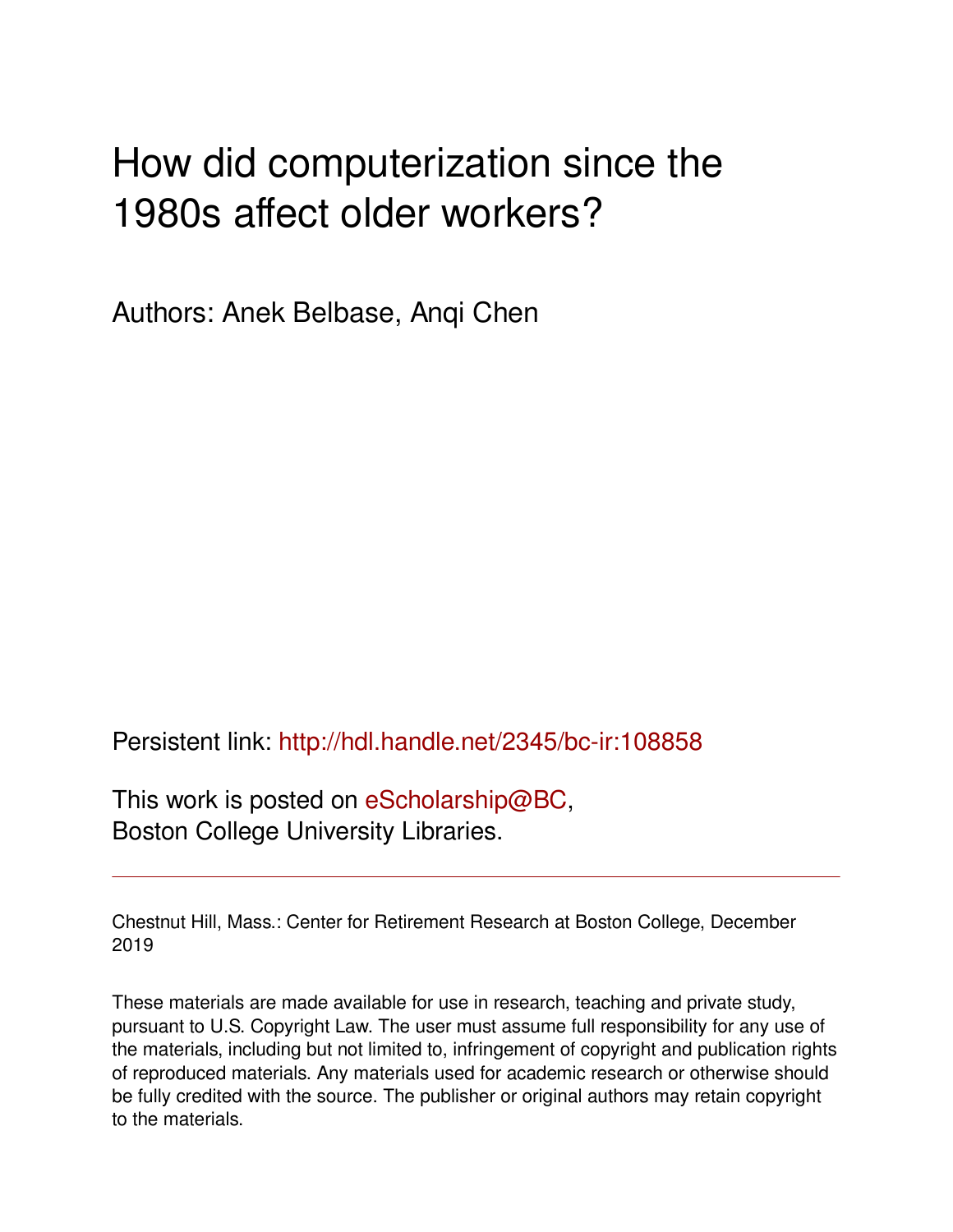# HOW DID COMPUTERIZATION SINCE THE 1980s AFFECT OLDER WORKERS?

#### BY ANEK BELBASE AND ANQI CHEN\*

### Introduction

Laborsaving machines, from the cotton gin to automotive robots, have dramatically reduced the amount of human effort needed to produce goods and services. And despite anxiety about machine-driven mass unemployment, workers replaced by machines have not remained idle over the long term. Instead, they have found jobs in growing industries by learning to perform new tasks. But these transitions have not always been easy, especially for older workers – who have considerable knowledge tied to their current job and a shorter period over which to benefit from new skills. As machines rapidly take on new tasks, from serving coffee to diagnosing cancer, will older workers continue to find jobs that make use of their skills? For the many people who need to work into their late 60s to afford to retire, the stakes are high.

This *brief* is the second in a three-part series on how increasingly capable machines might affect job prospects for older workers in the near future. The first *brief* reviewed the impact of different types of laborsaving machines over the past two centuries. Since computers are the machines that continue to define our times, this *brief* reviews their impact on older workers starting in the 1980s.

The discussion proceeds as follows. The first section explains how machines can create short-term winners or losers depending on the tasks that the machines take on. The second section describes how computers took on "routine" tasks, which affected workers differently by their education level. The third section analyzes whether these effects extended to workers ages 55-64, and concludes that they did. Across age groups, computers have largely benefited workers with a college degree and computer skills, but made it harder for workers with less education to find good jobs. A shrinking gap between the education level and computer knowledge of young and old workers helps explain their similar outcomes. The final section looks ahead to the next *brief*, which addresses whether the current pattern will continue as computers become more sophisticated.

## Background

The steady accumulation and application of technology has powered an unprecedented growth in living standards over the past 200 years.<sup>1</sup> Laborsav-

\* Anek Belbase is a research fellow at the Center for Retirement Research at Boston College (CRR). Anqi Chen is assistant director of savings research at the CRR.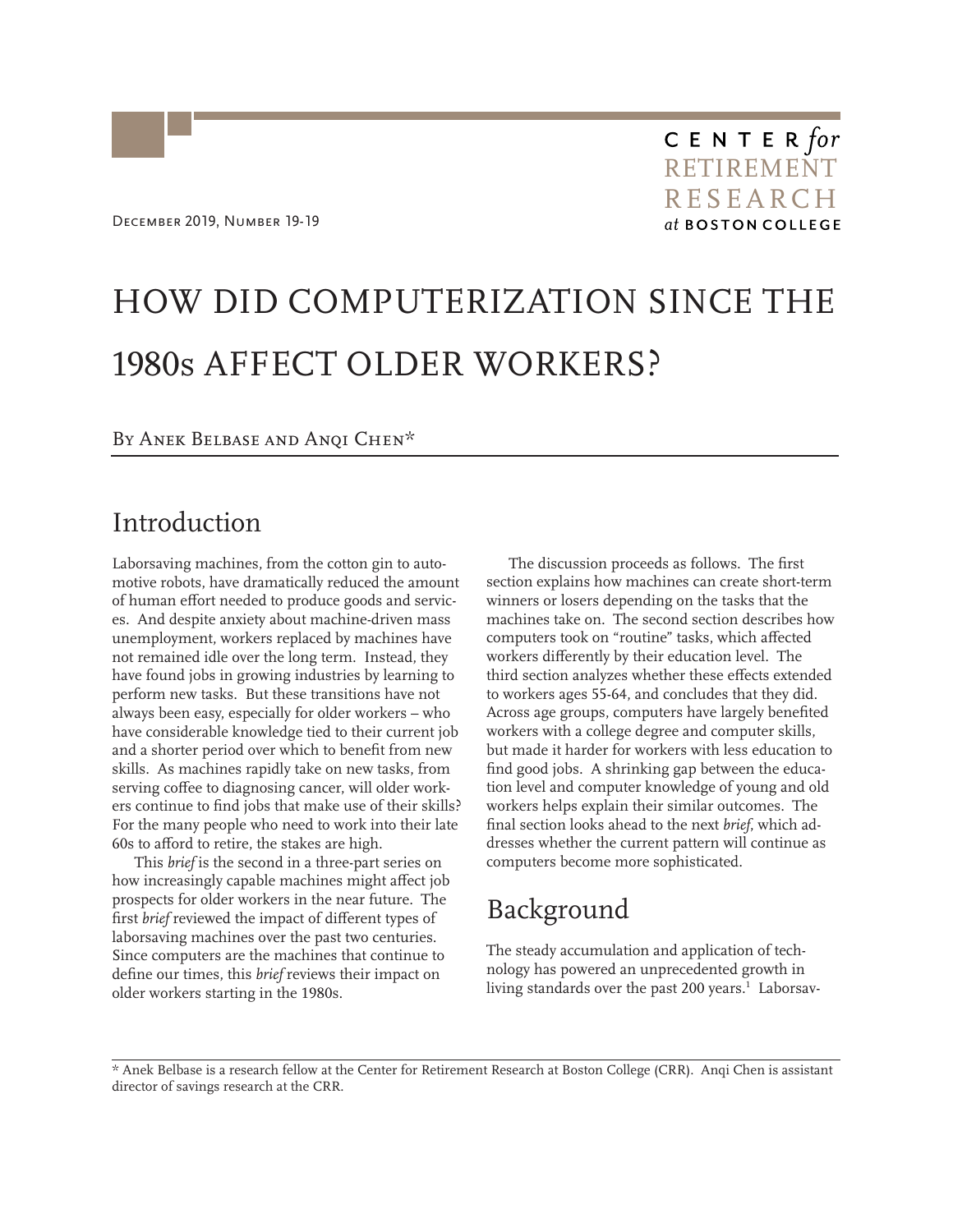ing technologies, from automatic bottling plants to mechanized harvesters, have played a key role in this process. It may seem counterintuitive that less demand for workers would fuel economic growth, but the workers freed up from tasks performed by machines did not remain idle. Instead, they switched to tasks that machines could not perform, which included developing new technologies, products, and services.<sup>2</sup> But it has not always been easy for workers replaced by machines to find new ways to be useful.

In the short term, laborsaving machines have changed the importance of different human abilities, benefiting some workers while hurting others. Historically, the types of workers helped or harmed has been strongly influenced by the type of machine in question.3 For example, steam and electricitypowered factories reduced demand for workers who relied on their strength to make a living and also hurt craftsmen who created products from start to finish. At the same time, the factories increased the demand for workers with dexterity and stamina, and for those with specialized training in engineering, management, design, and marketing. A question more relevant to workers today is, how did *computers* change demand for human abilities, and how were different types of workers affected?

## How Computers Affected Workers

In the 1970s, the United States experienced the start of a revolution in computers. Increasingly capable digital microprocessors and memory devices powered this revolution, which has touched practically every aspect of our lives and continues to this day. Most workers started to feel the effects when businesses ramped up their adoption of a variety of computerbased tools, from industrial robots to mainframes to personal computers.

The earliest application of computers relied on their advantages over humans in repeatedly following simple instructions – for example, tabulating census results. Over time, computer hardware became dramatically more capable and advances in software, such as word processors, spreadsheets, and email, made it easier for workers to access these capabilities.

Economists studying the effect of computerization labeled the tasks that computers took on as "routine tasks," which leveraged their ability to rapidly, tirelessly, and precisely carry out explicit instructions.4 Routine tasks included cognitive ones like processing financial transactions and physical tasks like attaching a bumper to a car's chassis. Since all jobs involve some routine tasks – for example, doctors need to pull up a patient's medical history and keep a record of their treatment plan – the effect of computers on workers largely depended on the proportion of routine tasks in a job ("routine intensity").

Until recently, the routine intensity of a job has been strongly correlated with the education level needed to perform the job and the wages it paid. Most routine jobs, such as bank tellers and travel agents, paid mid-level wages to high-school graduates with some additional training – often an associate degree or professional certification. In contrast, non-routine jobs involved two very different types of workers. On one end, workers with a college degree specialized in high-paying jobs that mostly involved mental tasks ("non-routine cognitive"), such as consulting. On the other, workers without education beyond high school specialized in low-paying jobs that involved physical tasks ("non-routine physical"), such as food services (see Table 1).<sup>5</sup>

Table 1. Educational Attainment and Median Earnings for Workers Ages 25-64, By Job Type, 2017

|                   | Non-routine<br>physical | Routine  | Non-routine<br>cognitive |
|-------------------|-------------------------|----------|--------------------------|
| No college degree | 83.3%                   | 79.6%    | 35.1%                    |
| College degree    | 16.7                    | 20.4     | 64.9                     |
| Median income     | \$24,000                | \$35,000 | \$56,000                 |

*Source:* Authors' calculations from U.S. Census Bureau, *Current Population Survey* (CPS) (2018).

Starting in the 1980s, computers steadily reduced employment in routine jobs, but helped create many new non-routine cognitive jobs that required a college degree. Employment in non-routine physical jobs, which did not require any college, was largely unaffected (see Figure 1 on the next page).<sup>6</sup>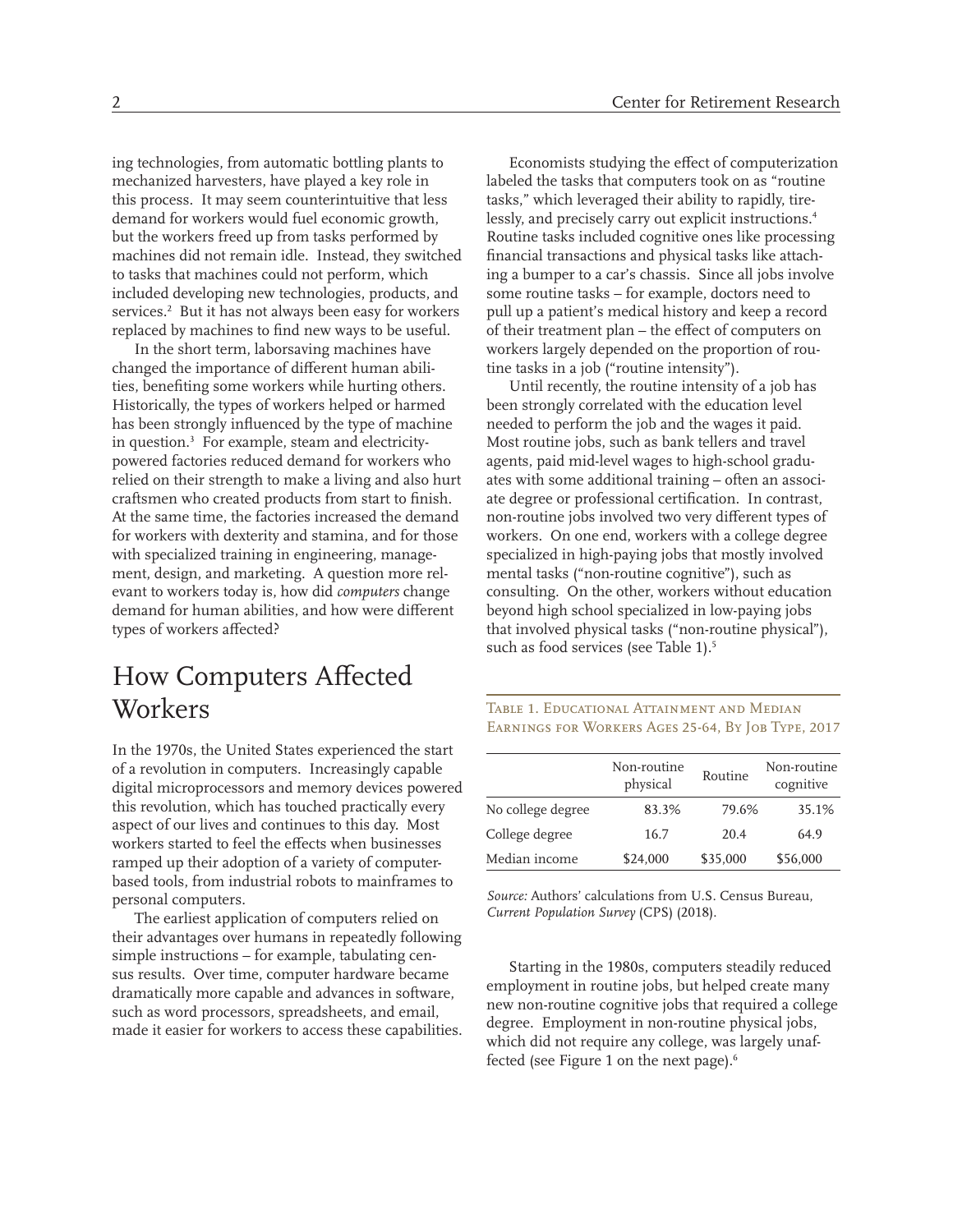

Figure 1. Employment Share for Workers Ages 25-64, By Job Group, 1979-2017

The increase in demand for college-educated workers – like computer programmers, managers, and consultants – is easy to understand: computers made them more useful by magnifying the value of their non-routine cognitive abilities.7 For example, computer-based tools – like search engines and databases – gave managers and consultants access to data that could be used to improve decisionmaking.

The reason that computers did not replace workers with only a high school degree is less intuitive. It might seem that tasks that do not require much training would be easy to automate. But, in fact, many of the tasks that untrained humans perform – like preparing and serving food, or moving material across a busy worksite – have been near-impossible to program a computer to do.<sup>8</sup> In other words, the rules governing our innate abilities are a mystery. By comparison, many of the jobs performed by workers with some training beyond high school involve tasks related to systems that humans (not evolution) produced, like accounting systems. So the rules were easy to identify, making the tasks "routine."

The question is, to what extent did the patterns described above hold true for older workers?

## How Did Older Workers Fare?

In the short term, laborsaving machines could especially impact older workers, defined here as those ages 55-64.<sup>9</sup> These workers have already accumulated significant human capital tied to their current job, and they have less time to reap any rewards from learning new skills.<sup>10</sup> Thus, when machines disrupt work, older workers might be less likely to switch occupations or invest in training.<sup>11</sup> Another reason that the effect of machines could depend on age is because certain abilities – like physical power and mental quickness – decline with age. Machines that reduce the need for declining abilities – like power tools for carpenters – could benefit aging workers while machines that make declining abilities more important – like fast-paced assembly lines – could hurt older workers.12 Given these differences, did computers affect older workers differently?

The answer appears to be that older workers fared just like the rest of the population.<sup>13</sup> First, like other workers, older workers experienced a movement away from routine jobs, despite the incentives they faced to try to hang on to these positions (see Figure 2).



#### Figure 2. Employment-share in Routine Occupations by Age Group, 1979-2017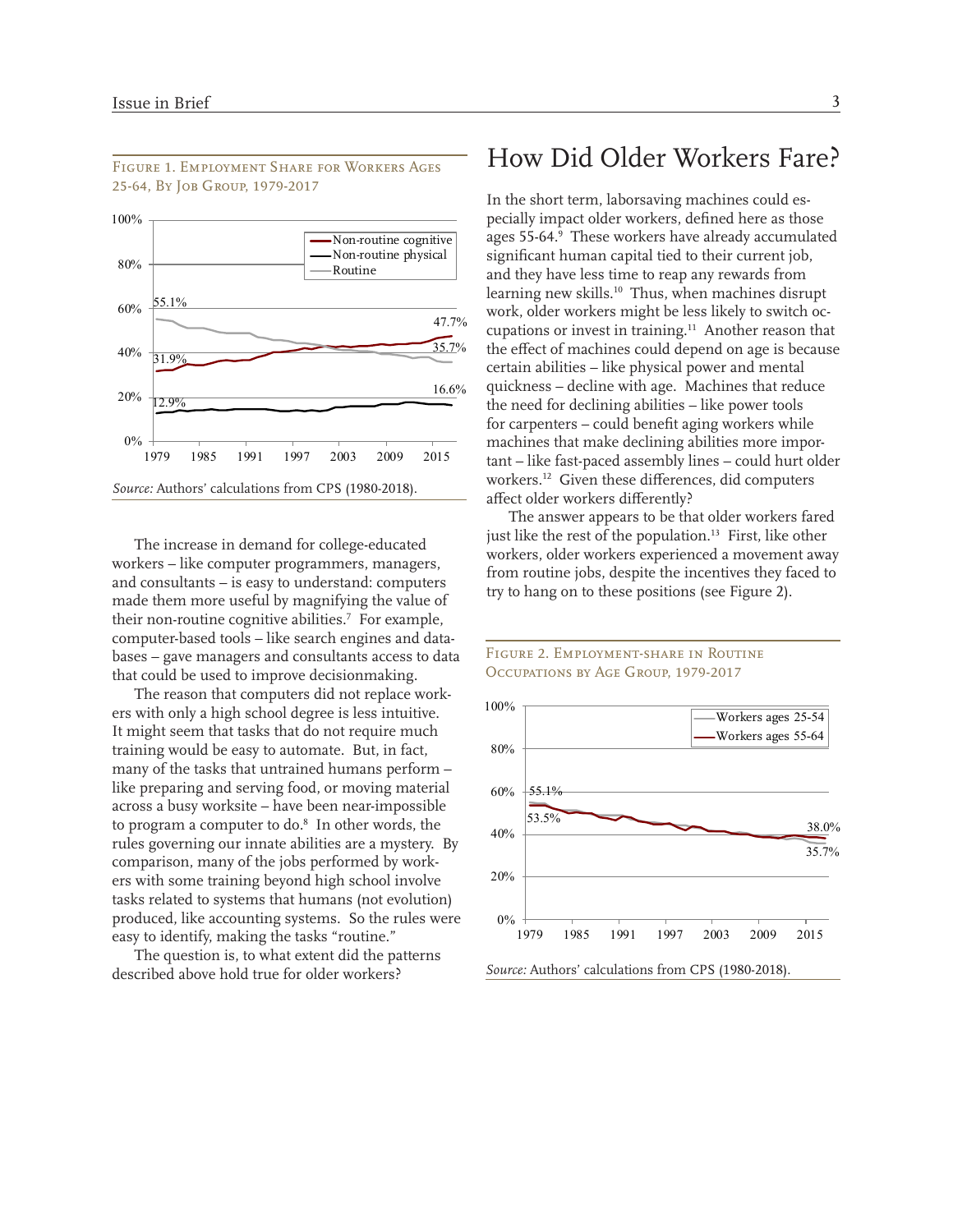Second, older workers also increased their employment share in non-routine cognitive jobs at approximately the same rate as other workers. One reason might be that – despite their shorter time horizon for investments in new skills to pay off – older workers learned how to take advantage of computers (see Figure 3a). Another reason is that older workers are now more like other workers in terms of education (see Figure 3b).<sup>14</sup>

Figure 3a. Percentage of Workers Who Used Computers, by Age Group, 1998-2012



*Source:* Authors' calculations from CPS, *Computer Use Supplement* (1997-2012).



Figure 3b. Percentage of Workers with a College Degree, by Age Group, 1979-2017

#### tions that relied on workers' ability to communicate – such as retail sales – or in occupations that relied on spatial awareness – such as driving. $15$  Unlike physical strength or reaction speed, communication ability and spatial awareness do not decline significantly by the time workers are in their 60s.<sup>16</sup>

Finally, even though declining physical abilities could potentially have prevented older workers from entering non-routine physical jobs, their employment share in such jobs followed the same trend as younger workers (see Figure 4). One reason computers did not affect older workers in physical jobs might be that non-routine physical jobs tended to be in occupa-





## Conclusion

Since the dawn of the Industrial Revolution, laborsaving machines have generated enormous economic growth and benefited workers in the long term. But in the short term, machines have improved the job prospects of some workers while making others temporarily redundant. The short-term impact of computers on older workers is especially important to understand because computers continue to automate a wide range of tasks, and older workers represent a growing share of the workforce. The ability of workers in their 60s to remain productive – even if machines change the value of their abilities – will be important not just to their own economic security, but for economic growth overall.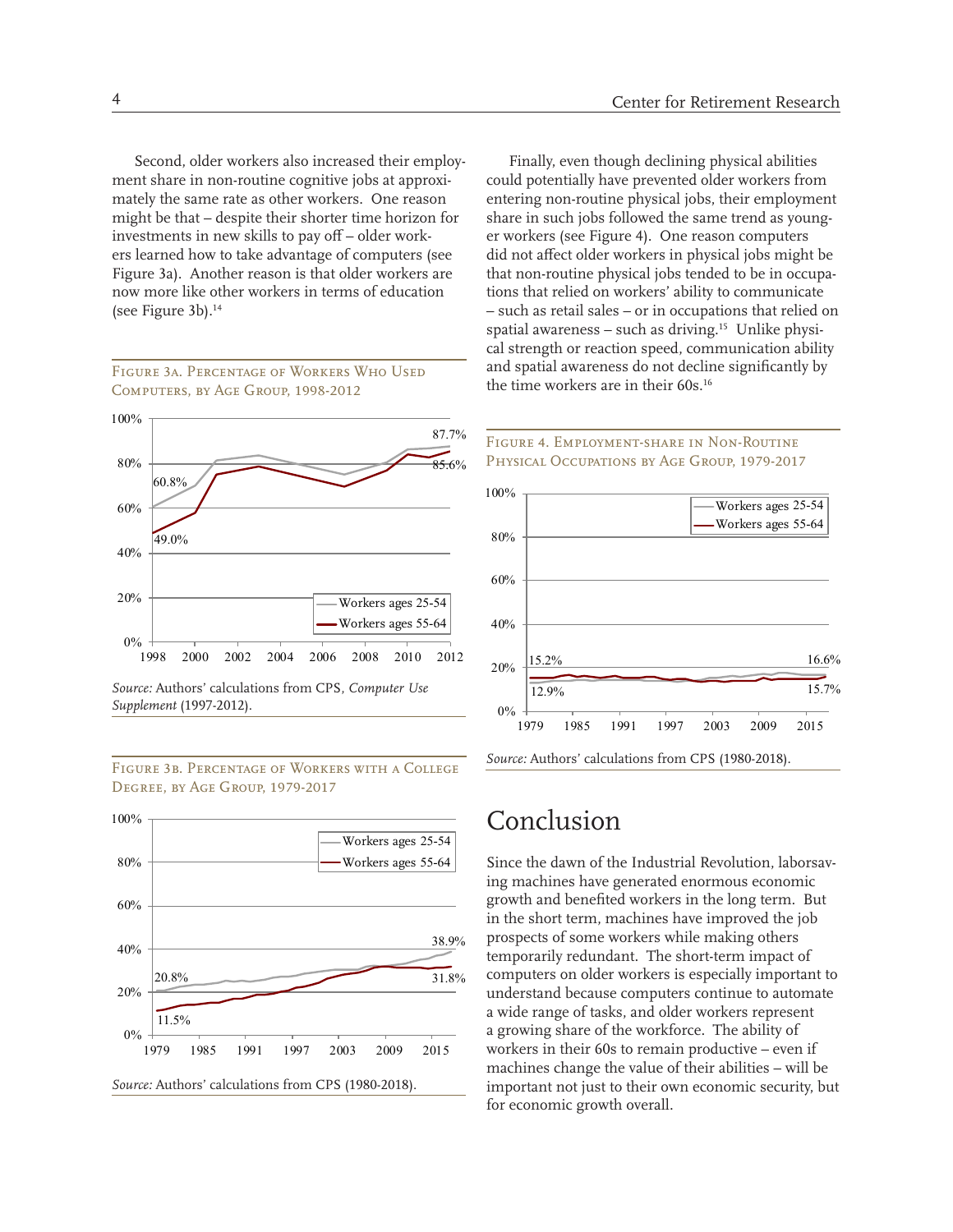To date, computers appear to have affected older and younger workers in broadly similar ways based on their education level. The effect by education has been driven by computers replacing workers who mainly performed routine tasks. As computers become increasingly capable and automate non-routine physical tasks – such as driving – and non-routine cognitive tasks – such as detecting tumors – will education continue to define who benefits from computerization? Or will other worker qualities, which are less evenly distributed by age, determine workers' fates? These questions will be the subject of the next *brief.*

## Endnotes

1 See MIT Task Force on the Work of the Future (2019) and, for a broad historical overview, Belbase and Zulkarnain (2019).

2 Some economists view automation as a race between education and technology, with education allowing humans to take advantage of their flexibility to develop skills that complement machines (Goldin and Katz, 2007).

3 The effect of machines on workers also depends on other factors, such as the social, political, and cultural context in which machines are adopted, which are beyond the scope of this *brief.* See Forslin, Sarapata, and Whitehall (1979) for an example of how the same type of machine can have a different impact on workers depending on how it is adopted.

4 Autor, Levy, and Murnane (2003).

5 Occupation categories are based on Acemoglu and Autor (2011), who classify occupations as either routine or non-routine, and as either cognitive or physical using information collected by the U.S. Department of Labor (specifically, the dictionary of occupational titles and the O\*Net databases). For simplicity, in our categorization, routine jobs include both cognitive jobs – such as bookkeeping or clerical work – and physical jobs – such as repetitive production, construction, or transportation.

6 Goos, Manning, and Salomons (2014) and Autor (2019). Computers did affect the types of non-routine physical jobs available, just not the overall employment share in such jobs. Wage growth also followed a similar pattern, with wages stagnating for workers in routine jobs and increasing for workers in both cognitive and physical non-routine jobs.

7 See The National Academies of Science, Engineering, and Medicine (2017) and MIT Task Force on the Work of the Future (2019).

8 This situation is known as "Polyani's paradox;" see Autor (2014). We are learning ways to "train" computers to perform these types of tasks by example (e.g., machine learning), which is the subject of the next *brief.*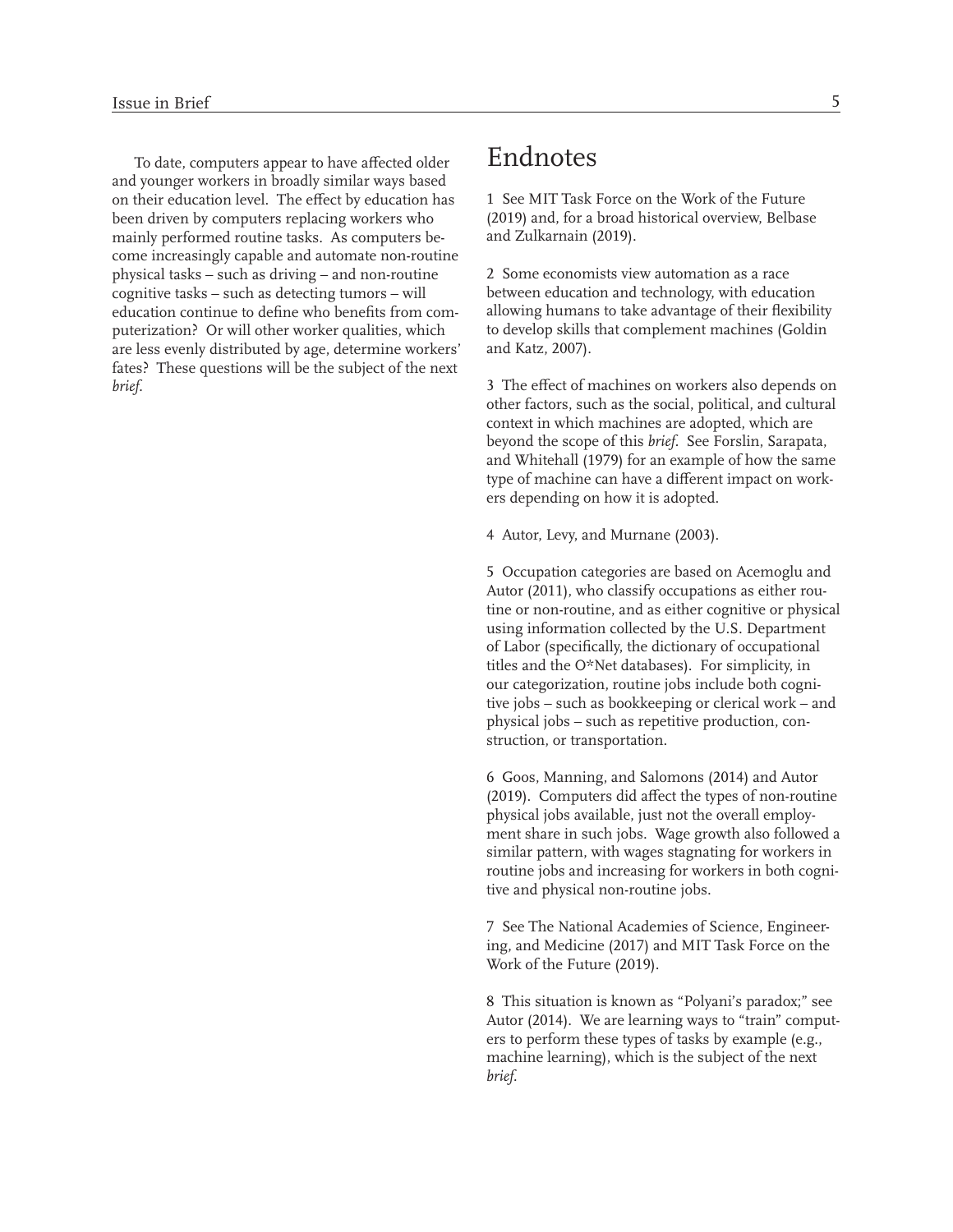9 For example, as typesetting machines were widely adopted, many young typesetters started using them while older typesetters, unable to adjust to the increased pace of work, often relocated to areas where the machines had not yet been adopted (Barnett, 1926).

10 Skilled older workers – like the craftsmen who were displaced by factories in the early 1900s – are particularly exposed to the risk of machine-driven skill-obsolescence. Also, a variety of human-capital accumulation models assume technology-driven skill obsolescence. See Boucekkine, de la Croix, and Licandro (2002); Allen and de Grip (2007); and Kredler (2014) for examples.

11 Macdonald and Weisbach (2004).

12 For example, by emphasizing the need for speed and endurance, early factory jobs put many older workers at a disadvantage (Costa, 1998).

13 For the sake of simplicity, this *brief* addresses broad trends, and the figures used are cross-sectional. Exceptions to these broad trends can be found in a number of studies that examine the fate of specific types of older workers over time – for example, production workers in routine jobs appear to have faced particularly difficult economic circumstances compared to those in white-collar routine jobs (Acemoglu and Restrepo, 2018).

14 Several studies support the idea that workers whose skills are likely to become obsolete respond by learning new skills; for example, see Allen and de Grip (2007) and Friedberg (2003). Friedberg also provides evidence that workers who learned how to use computers delayed retirement as a result.

15 Deming (2017).

16 Belbase, Sanzenbacher, and Gillis (2015).

## References

- Acemoglu, Daron and David H. Autor. 2011. "Skills, Tasks and Technologies: Implications for Employment and Earnings." In *Handbook of Labor Economics,* Volume 4b, pp. 1043-1171. Amsterdam, The Netherlands: Elsevier.
- Acemoglu, Daron and Pascual Restrepo. 2018. "Demographics and Automation." Working Paper 24421. Cambridge, MA: National Bureau of Economic Research.
- Allen, Jim and Andries de Grip. 2007. "Skill Obsolescence, Lifelong Learning and Labor Market Participation." ROA Research Memoranda #006. Maastricht, The Netherlands: Maastricht University.
- Autor, David H. 2019. "Work of the Past, Work of the Future." Working Paper 25588. Cambridge, MA: National Bureau of Economic Research.
- Autor, David H. 2014. "Polyani's Paradox and the Shape of Economic Growth." Working Paper 20485. Cambridge, MA: National Bureau of Economic Research.
- Autor, David H., Frank Levy, and Richard J. Murnane. 2003. "The Skill Content of Recent Technological Change: An Empirical Exploration." *The Quarterly Journal of Economics* 118(4): 1279-1333.
- Barnett, George Earnest. 1926. *Chapters on Machinery and Labor.* Cambridge, MA: Harvard University Press.
- Belbase, Anek and Alice Zulkarnain. 2019. "Is This Time Different? What History Says About Machines' Impact on Jobs." *Issue in Brief* 19-12. Chestnut Hill, MA: Center for Retirement Research at Boston College.
- Belbase, Anek, Geoffrey T. Sanzenbacher, and Christopher M. Gillis. 2015. "Does Age-related Decline in Ability Correspond with Retirement Age?" Working Paper 2015-24. Chestnut Hill, MA: Center for Retirement Research at Boston College.
- Boucekkine, Raouf, David de la Croix, and Omar Licandro. 2002. "Vintage Human Capital, Demographic Trends, and Endogenous Growth." *Journal of Economic Theory* 104(2): 340-375.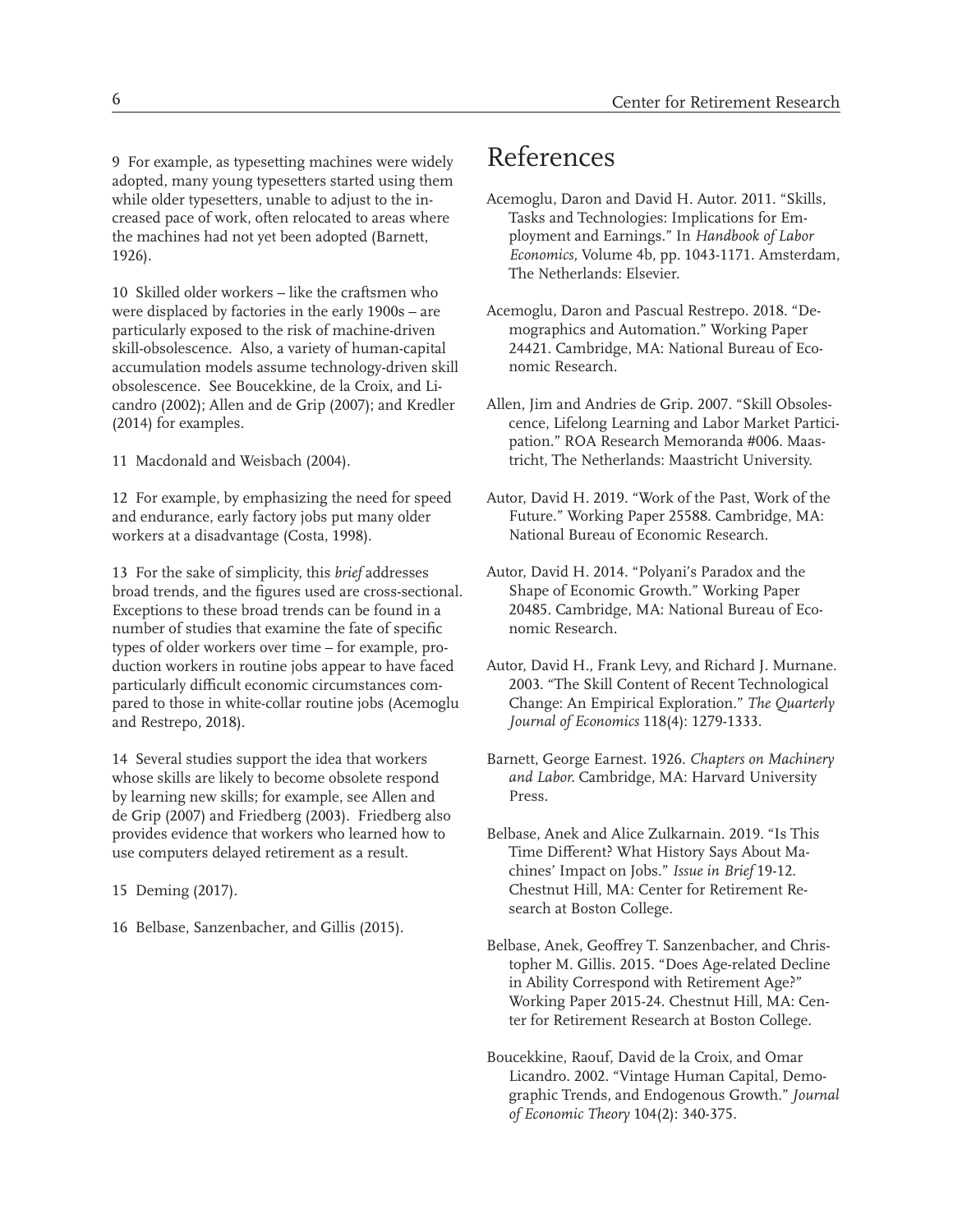- Costa, Dora L. 1998. "The Evolution of Retirement: Summary of a Research Project." *American Economic Review* 88(2): 232-236.
- Deming, David J. 2017. "The Growing Importance of Social Skills in the Labor Market." *The Quarterly Journal of Economics* 132(4): 1593-1640.
- Forslin, Jan, Adam Sarapata, and Arthur M. Whitehall. 1979. *Automation and Industrial Worker: A Fifteen Nation Study.* Elmsford, NY: Pergamon Press Inc.
- Friedberg, Leora. 2003. "The Impact of Technological Change on Older Workers: Evidence from Data on Computer Use." *ILR Review* 56(3): 511-529.
- Goos, Maarten, Alan Manning, and Anna Salomons. 2014. "Explaining Job Polarization: Routine-Biased Technological Change and Offshoring." *American Economic Review* 104(8): 2509-26.
- Goldin, Claudia and Lawrence F. Katz. 2007. "The Race between Education and Technology: The Evolution of U.S. Educational Wage Differentials, 1890 to 2005." In *The Race between Education and Technology,* 287-324. Cambridge, MA: Harvard University Press.
- Kredler, Matthias. 2014. "Experience vs. Obsolescence: A Vintage-Human-Capital Model." *Journal of Economic Theory* 150: 709-739.
- MacDonald, Glenn and Michael S. Weisbach. 2004. "The Economics of Has-beens." *Journal of Political Economy* 112(S1): S289-S310.
- MIT Task Force on the Work of the Future. 2019. "The Work of the Future: Shaping Technology and Institutions." Fall Report. Cambridge, MA: Massachusetts Institute of Technology, Work of the Future initiative.
- The National Academies of Science, Engineering, and Medicine. 2017. *Information Technology and the U.S. Workforce: Where Are We and Where Do We Go from Here?* Washington, DC. The National Academies Press.
- U.S. Census Bureau. *Computer Use Supplement*, 1997- 2012. Washington. DC.
- U.S. Census Bureau. *Current Population Survey*, 1980- 2018. Washington. DC.